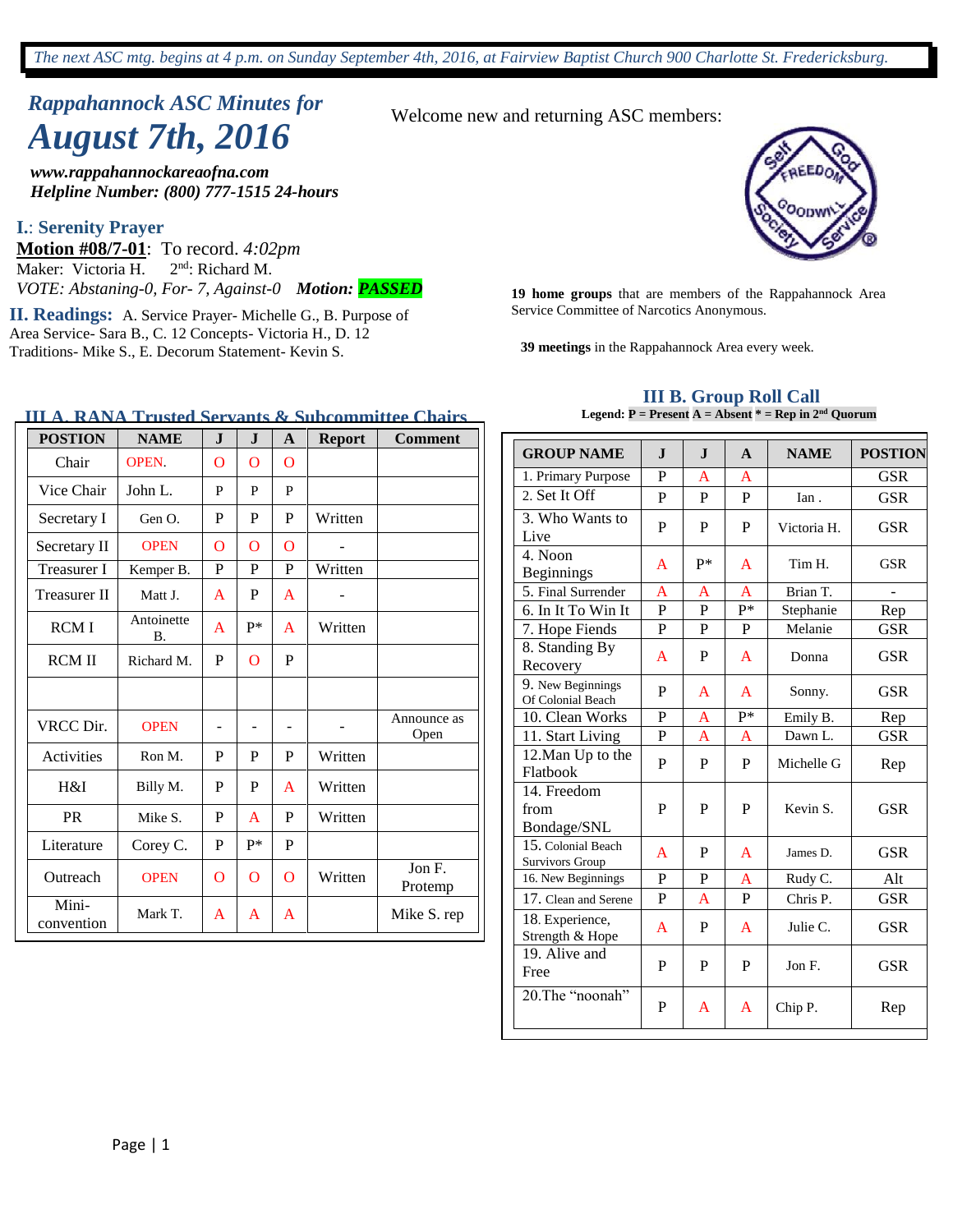### **VI. Approval of Minutes**: **Motion #08/7-03:** To approve June's Minutes Maker: Richard M.  $2<sup>nd</sup>$  by: Britany M. *VOTE: Abstaning-2, For-9, Against-0 Motion: PASSED*

**V. Adoption/Approval of Agenda Motion #08/7-02**: To adopt January Agenda as proposed Maker: Victoria H. 2  $2<sup>nd</sup>$  by Michelle G. *VOTE: Abstaning-3, For-4, Against-0 Motion: PASSED*

| 1 <sup>st</sup> QUORUM CALL -Must 8 per Bylaws |  |  |  |  |  |
|------------------------------------------------|--|--|--|--|--|
| Group Represented                              |  |  |  |  |  |
| <b>Procedural Votes</b>                        |  |  |  |  |  |

## **VII.-XI. Administrative Reports**

## **VII. Secretary Report I**: Gen O.

I have nothing new to report.

**Discussion:** No discussion.

#### **Secretary Report II**: OPEN

**Discussion: None**

## **VIII. Chair Report: OPEN**

**No Discussion**

#### **IX. Vice Chair Report**: **John L.**

Not due until September

**No Discussion**

#### **X. Treasurer Report**: **Kemper B.**

Dear RANA ASC Members,

Thank you for allowing me to serve.

I mistakenly reported our balance last month of \$3,306.32. Our beginning balance as of the start of Last Month's ASC was **actually** \$3307.93, \$1.61 difference in the positive. I didn't have most of my materials to work with so I somehow messed up my math with what I had to work with. Sorry for the error. Our expenses last month totaled \$1,133.67. The following checks were written: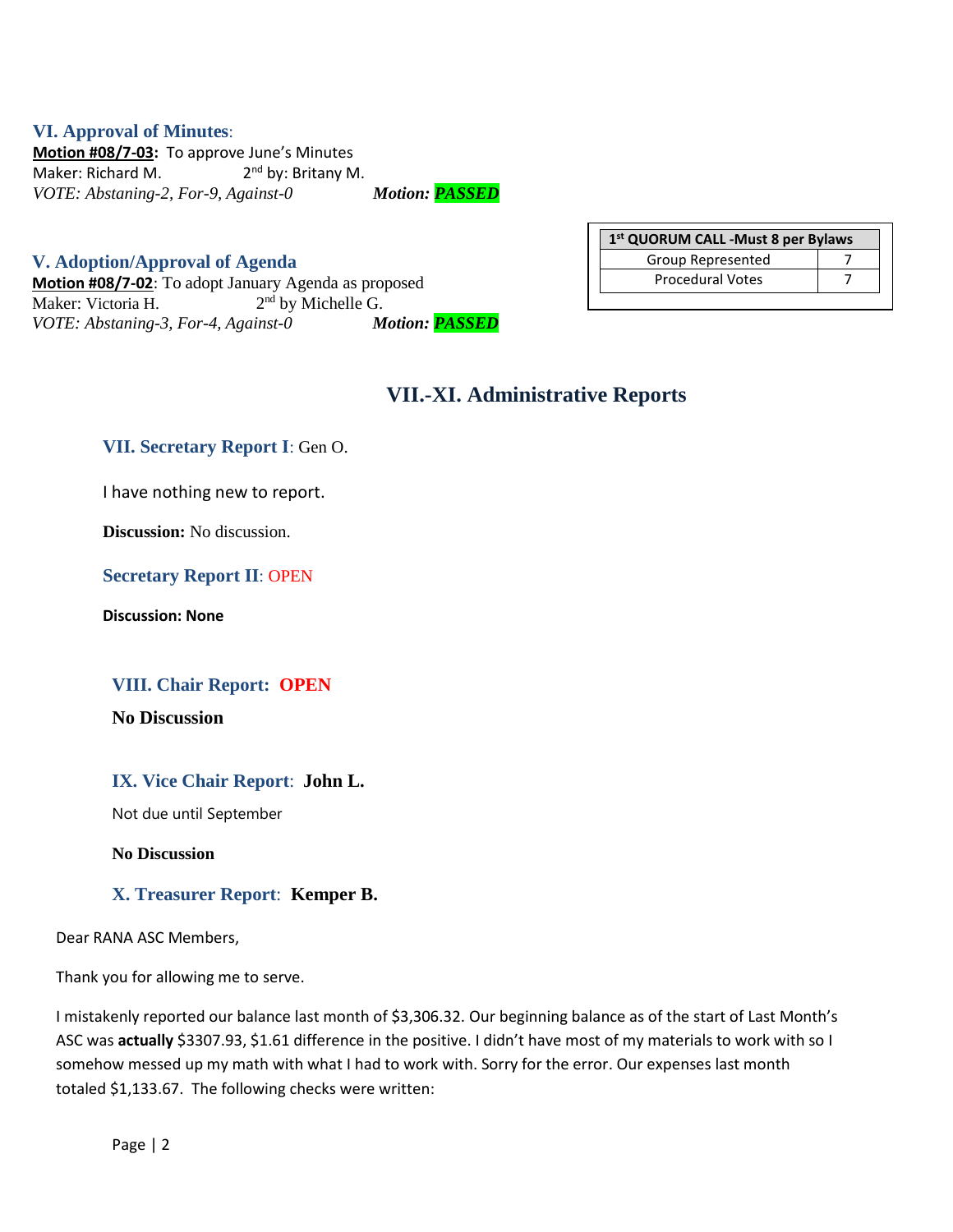| Check $#$ : | Amount: | To:                  | For:                  | <b>Budget:</b> | Receipt |
|-------------|---------|----------------------|-----------------------|----------------|---------|
| RANA Card   | 128.72  | <b>BestValueCopy</b> | Q3 Meeting Lists      | Yes            | Yes     |
| RANA Card   | 194.60  | <b>NAWS</b>          | H&I Literature Order  | Yes            | Yes     |
| RANA Card   | 810.35  | <b>NAWS</b>          | RANA Literature Order | Yes            | Yes     |
|             |         |                      |                       |                |         |
|             |         |                      |                       |                |         |

I processed two literature orders given to me by Corey C. One was for H&I and the other for Area Literature. The literature order for H&I leaves them with \$205.40 left budgeted to spend for Literature.

Last month I never received the literature money orders for our Literature Chair's stand-in before she left. I hope to see that those were kept safe and given to our Lit. Chair and will receive them during this ASC. Further, I only received 2 money orders from groups, not including Antoinette B.'s payment. I just want this to be a PSA to GSR's here today that if you sent someone last week with a money order and it never made it to me, you may want to check with that individual. The two groups I got them from were Hope Fiends and Who Wants to Live. I'm only saying this to spark up awareness because it was an unusually small number of total money orders this month. That being said, our deposit from July's ASC was \$120.00. The income breakdown is on the following page and will be inserted into the minutes for this ASC.

As stated above I did also receive Antoinette B.'s money order for \$40.00, and she is current as of July and only owes this months' due amount of \$40.00 to stay current.

August is the month that we have budgeted for our World Service donation, which is \$240.00. I will be making that donation this month.

Finally, I would like to discuss what days of each week in October we will hold the yearly budget meetings to formulate our 2017 budget. We can bring this up in New Business. Two months go very quickly and I want to get it on everyone's calendar because the more folks we have at these, the sounder our budget is.  $\mathbb{O}$ .

Our calculated balance as of the start of today's ASC is \$**2,635.90.** That leaves us \$1,606.47 **above** prudent reserve.

In Loving Service, Kemper B.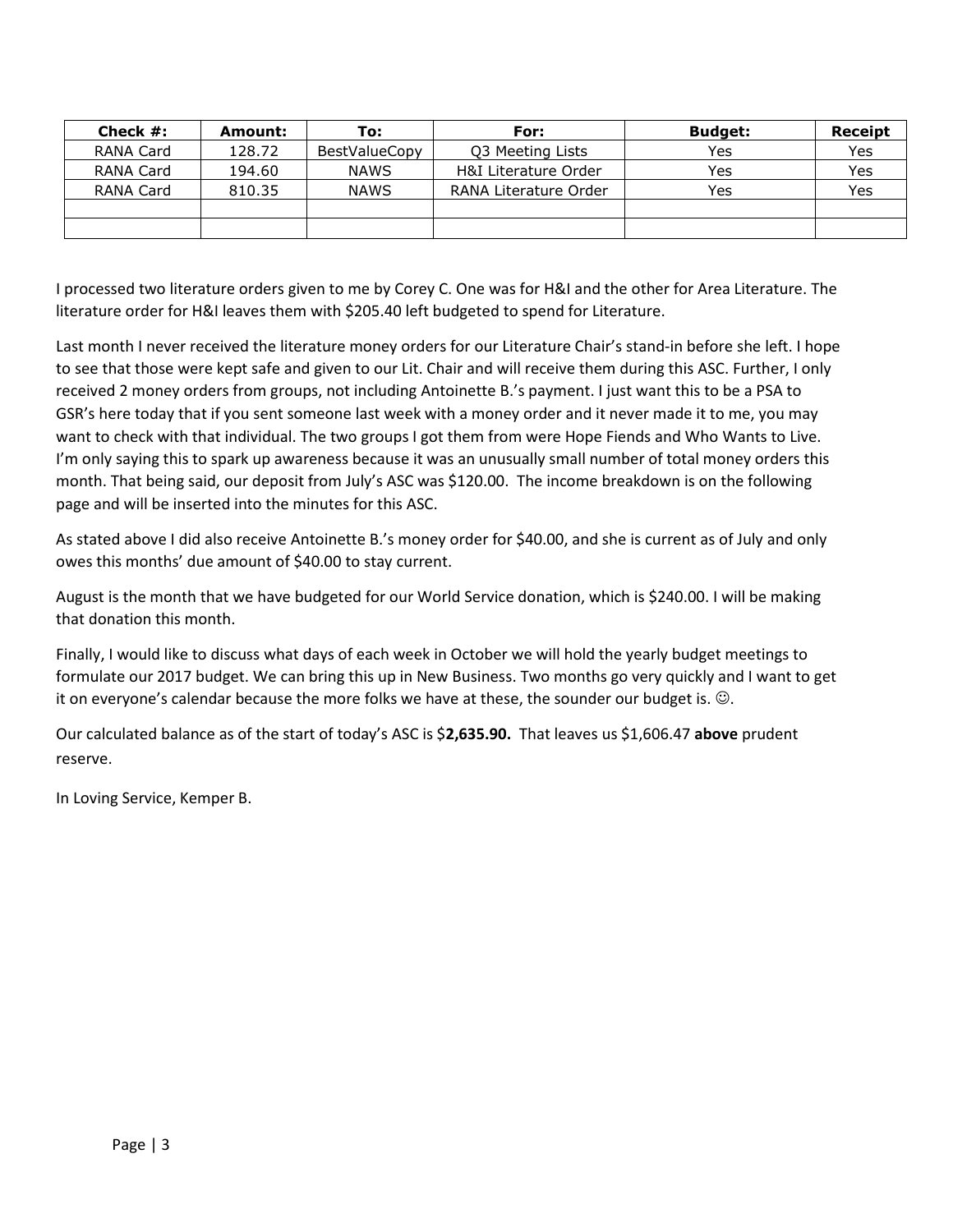|                      |        | Money Order Deposit Sheet |                    | <b>July ASC</b>          |         | <b>Grand Total:</b> | \$120.00 |
|----------------------|--------|---------------------------|--------------------|--------------------------|---------|---------------------|----------|
|                      |        |                           |                    |                          |         |                     |          |
|                      |        | <b>Literature Orders</b>  |                    |                          |         |                     |          |
|                      |        |                           |                    |                          |         |                     |          |
| Money Order # Amount |        | Type                      | Group              |                          |         |                     |          |
|                      |        |                           |                    |                          |         |                     |          |
|                      |        |                           |                    |                          |         |                     |          |
|                      |        |                           |                    |                          |         |                     |          |
|                      |        |                           |                    |                          |         |                     |          |
|                      |        |                           |                    |                          |         |                     |          |
|                      |        |                           |                    |                          |         |                     |          |
|                      |        |                           |                    |                          |         |                     |          |
|                      |        |                           |                    |                          |         |                     |          |
|                      |        |                           |                    |                          |         |                     |          |
|                      |        |                           |                    |                          |         |                     |          |
|                      |        |                           |                    |                          |         |                     |          |
|                      |        |                           |                    | <b>Total Literature:</b> | \$0.00  |                     |          |
|                      |        |                           |                    |                          |         |                     |          |
|                      |        | <b>Donations</b>          |                    |                          |         |                     |          |
|                      |        |                           |                    |                          |         |                     |          |
| Money Order #        | Amount | Type                      | Group              |                          |         |                     |          |
| 17-430596484         |        | \$20.00 Western Union     | <b>Hope Fiends</b> |                          |         |                     |          |
| 17-431353242         |        | \$60.00 Western Union     | Who Wants to Live  |                          |         |                     |          |
|                      |        |                           |                    |                          |         |                     |          |
|                      |        |                           |                    |                          |         |                     |          |
|                      |        |                           |                    |                          |         |                     |          |
|                      |        |                           |                    |                          |         |                     |          |
|                      |        |                           |                    |                          |         |                     |          |
|                      |        |                           |                    |                          |         |                     |          |
|                      |        |                           |                    |                          |         |                     |          |
|                      |        |                           |                    | <b>Total Donations:</b>  | \$80.00 |                     |          |
|                      |        | <b>Other</b>              |                    |                          |         |                     |          |
|                      |        |                           |                    |                          |         |                     |          |
| Money Order # Amount |        | Type                      | Group              |                          |         |                     |          |
| 17-431353246         |        | \$40.00 Western Union     | Antoinette B.      |                          |         |                     |          |
|                      |        |                           |                    |                          |         |                     |          |
|                      |        |                           |                    |                          |         |                     |          |
|                      |        |                           |                    | <b>Total Other:</b>      | \$40.00 |                     |          |
|                      |        |                           |                    |                          |         |                     |          |

## **Discussion:**

## **XI. Regional Committee Member I & II Report**: Absent

RCM II- no report

## **Discussion:**

# **XII. Subcommittee Reports**

## **A. Activities Report**: Ron M.

Page | 4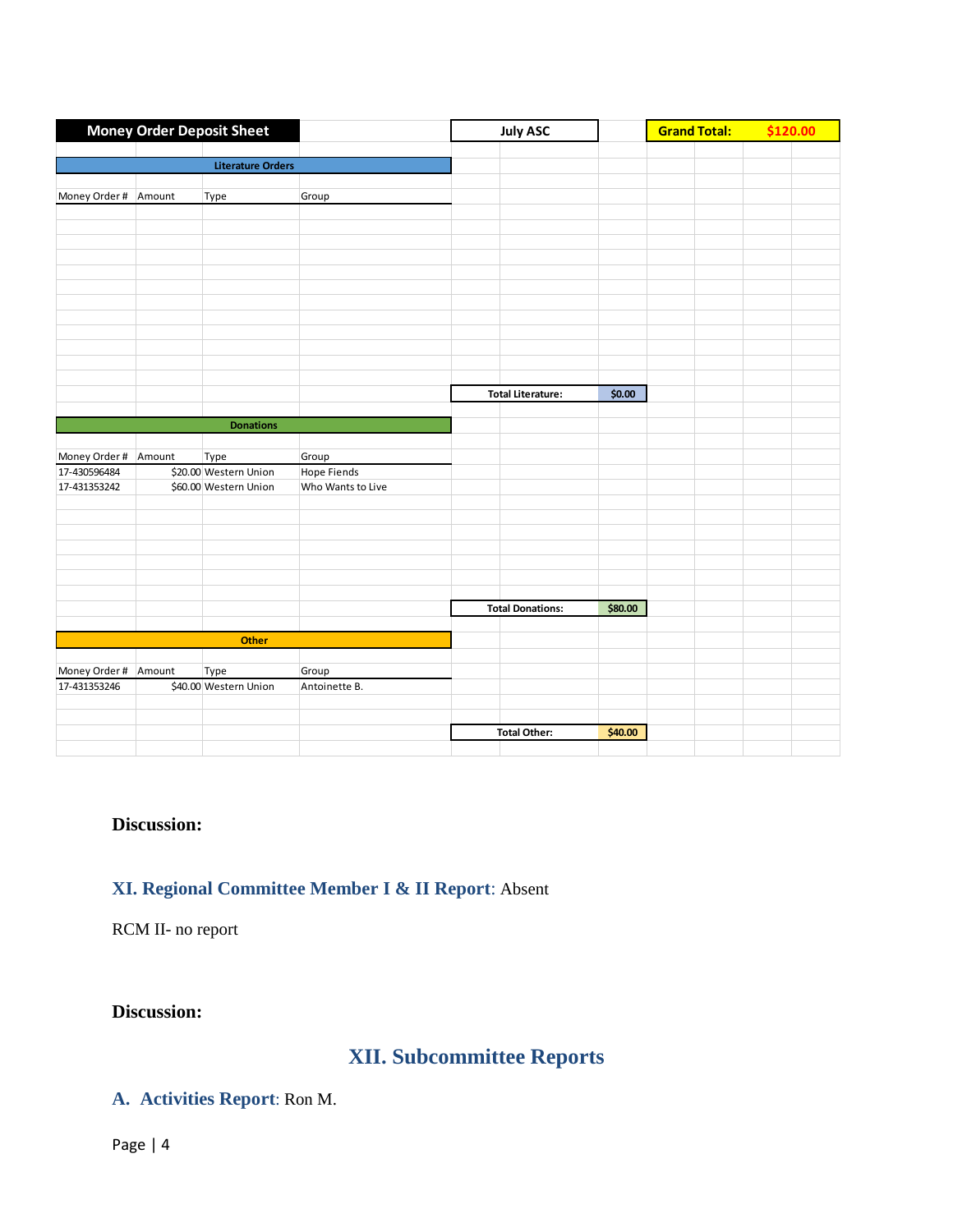As for July 4<sup>th</sup> picnic, we asked for \$550 from Area. Today we're returning \$551.65, complete success. Our monthly meeting was held this past Wed. Aug  $3<sup>rd</sup>$ , 3 people in attendance, discussed next activity, which will be RANAween Friday Oct 28<sup>th</sup>, place of activity is still in planning, all should be together by next area. Subcommittee needs support from active members of NA.

#### **Discussion**

#### **B. Hospitals & Institutions (H&I) Report**: Billy M.

H and I is going well. We always need trusted servants to go into the Sunshine home and boxwood. Please advise your home groups to see an H and I member if you're interested.

We still need a few more members to get finger printed to move forward with our intent on starting a meeting in the Stafford mens diversion center

In summary, this trusted servant and our sub-committee our very optimistic in moving forward and carrying our life saving message of hope to the sick and suffering addict.

Thank you for allowing me to serve,

Your trusted servant,

Billy M.

#### **Discussion:**

## **C. Literature Chair Report: Corey C.**

Dear RANA, We filed an H&i order in the amount of 194.60, to be taken out of H&I budget. We ordered \$810.35 in literature. We recieved 532.26 fun groups in June and \$252.21 in July. In living service, Corey C.

#### **No Discussion**

#### **D. Public Relations (PR) Report**: Mike S.

The RANA Public Relations Committee Meeting was held on Sunday July 17, 2016 at 2:00 pm. Present were the PR Chair (Mike S.) and RANA Vice Chair Jon L. No other members were present.

The regular monthly meeting is held the 3<sup>rd</sup> Sunday of each month at 2:00 pm. The committee meets at 1200 Sam Perry Blvd Fredericksburg, VA.

Meeting opened with the Serenity Prayer, 12 Traditions were read, and 12 Concepts were read.

#### **Old Business**

Page | 5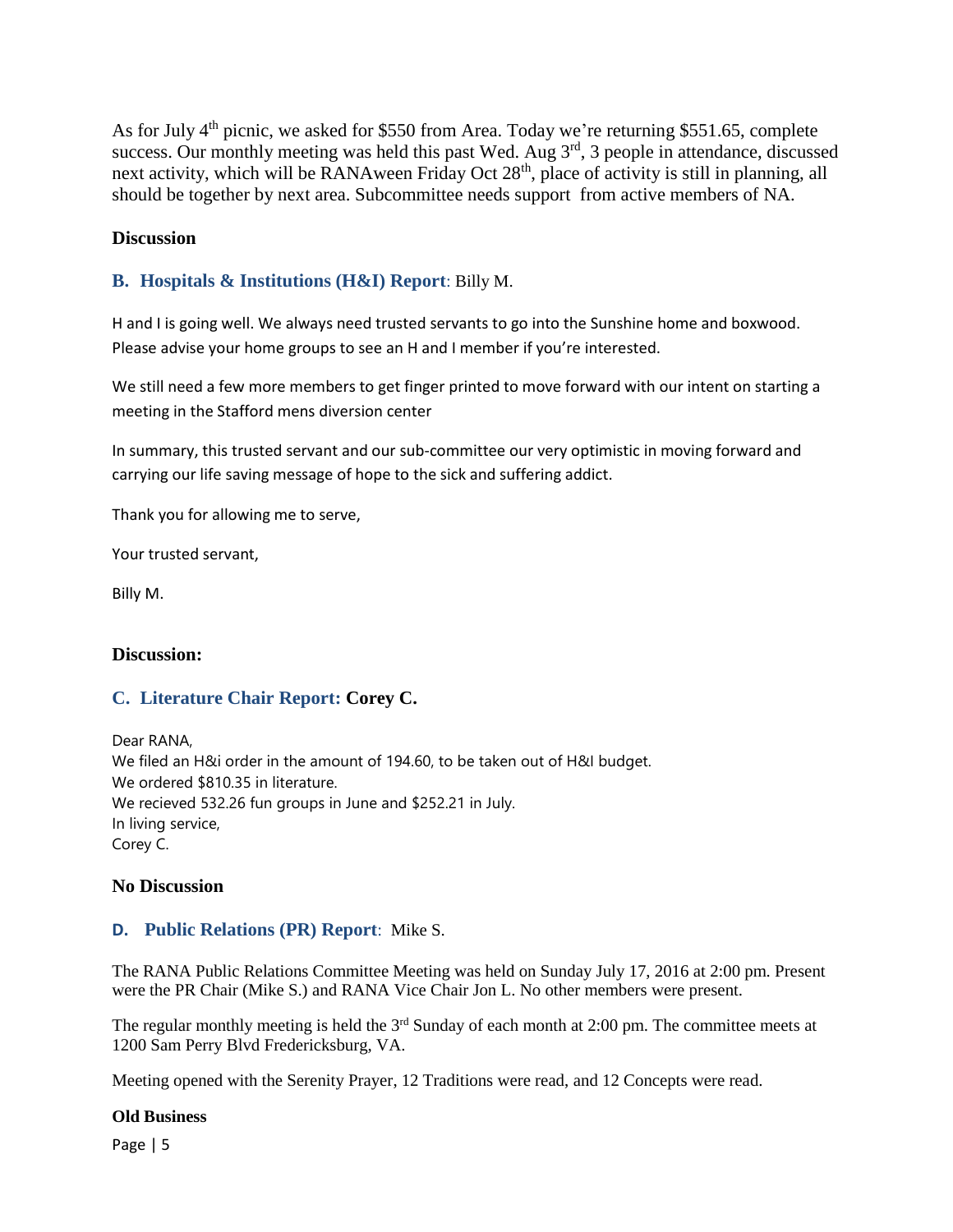## 1. **Policy**

No members present to review other areas committee policies. PASC and BASC forwarded copies of their most recent PR policies.

#### **2. Meeting Lists**

Web Servant Kemper B. requested printing of meeting lists.

#### **3. Learning Day**

#### **New Business**

None

Meeting closed with the serenity prayer.

Next PR Meeting will be held August 21, 2016 at 2:00 pm.

In loving service,

Mike S.

#### **Discussion:**

#### **E. Outreach Pro Tem: Jon F.**

Went to meetings, stayed clean… Made group visits to Colonial Beach Survivors, Final Surrender, Standing By Recovery, Alive & Free and the new group, 60 Minutes. For those of you who don't know, Frank Brewer who was a big part of the Caroline County Recovery Community Program in Bowling Green passed away on Friday. The members of both Bowling Green groups are hurting, so if you could all keep them in their prayers that would be appreciated. I attended both the Friday and Saturday 7pm meetings to offer compassion and support. A few alumni from the County program have committed to showing up to the NA meetings on a regular basis to help give back. Frank's widow Cynthia will be filling Frank's position. If you want information on the memorial service please see me at break. I attended the new 60 minutes meeting the 2<sup>nd</sup> and 3<sup>rd</sup> Tuesdays this past month. The meeting has a format unique to this area. Through practicing the principle of unity the group seems well conceived, and Warren has brought a lot of experience to the table. The group meets at Chancellor Christian Church in Spotsylvania. The Church is new to NA which the group reminds member of in their script. The meeting room is large enough to house a speaker jam, so building and maintaining a good relationship with the facility could benefit both the group and the area going forward. My only concern is that it seems like a good number of those in attendance I've previously seen at Hopefiends. The other three groups are doing well. Celebration coming up at CB Survivors…might want to ask James B how they do that out there when he gives his report! Thanks for allowing me to serve.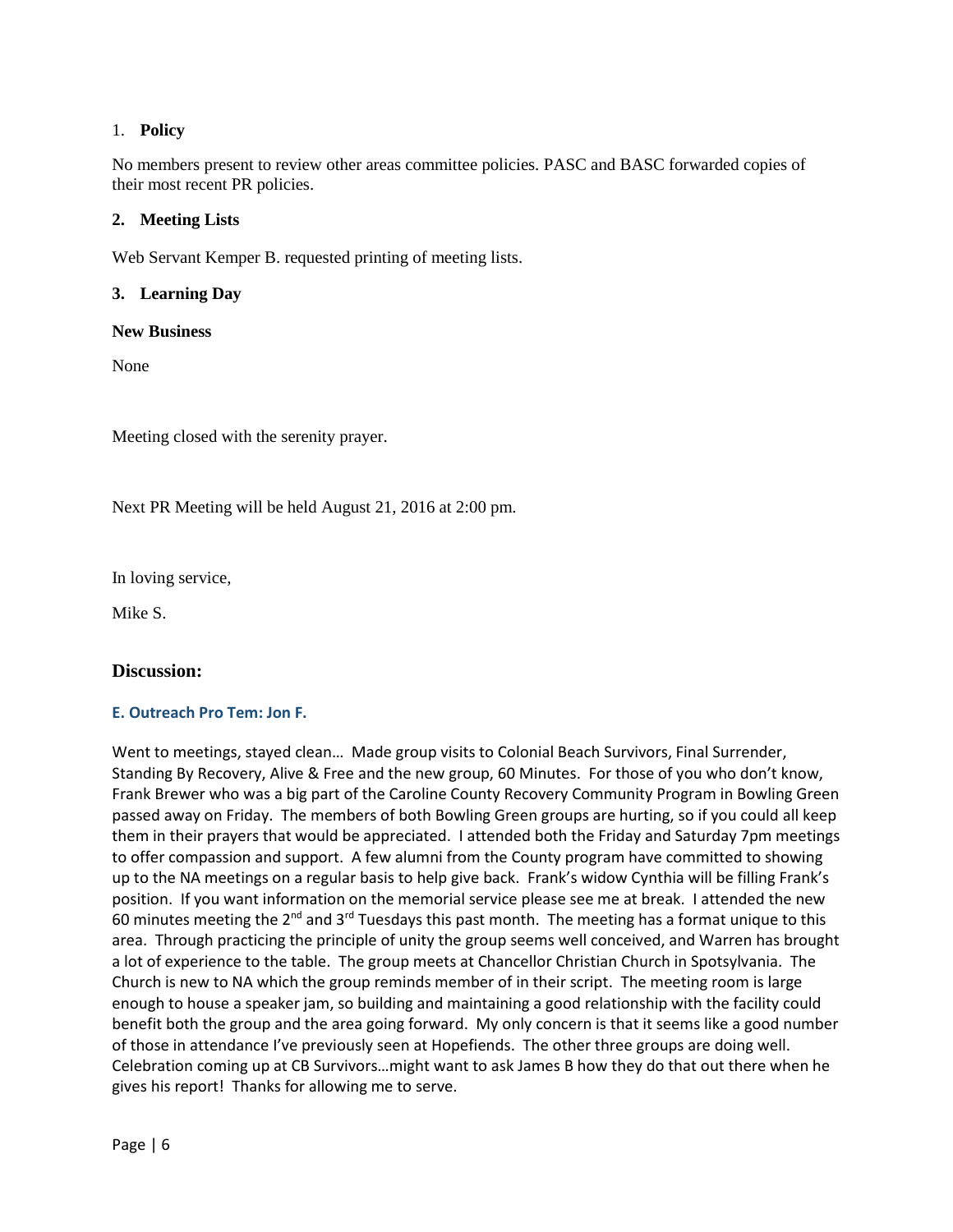Jon F 703-606-9627

#### **Discussion:**

#### **F. Mini convention- Mark T.**

Mike S. voted as convention committee vice chair. We are trying to select the venue, the date is set for Sept 8<sup>th</sup> and 9<sup>th</sup> of 2017. Venue that we are talking with is Hospitality House. They have offered presidential ballroom, breakout rooms, vendor room, registration booths, board room, and they want to charge \$0 if we can book 50 rooms per night. If we don't book and have a banquet, it goes to \$4,000 for the weekend. Therefore it is up to the area to book those rooms. We are disappointed that we put a request out for logos and did not receive one submission. We will probably meet Tuesday and discuss the logo or if it is even feasible to do a convention due to lack of support. If we don't meet the booking quota, we can't afford this convention. If we do sign a contract with someone and can't pay, we will never be allowed to have a convention here again. Meetings are the 4<sup>th</sup> Tuesday 6:30pm at Wegmans and this Tuesday we will also be meeting at 6:30pm.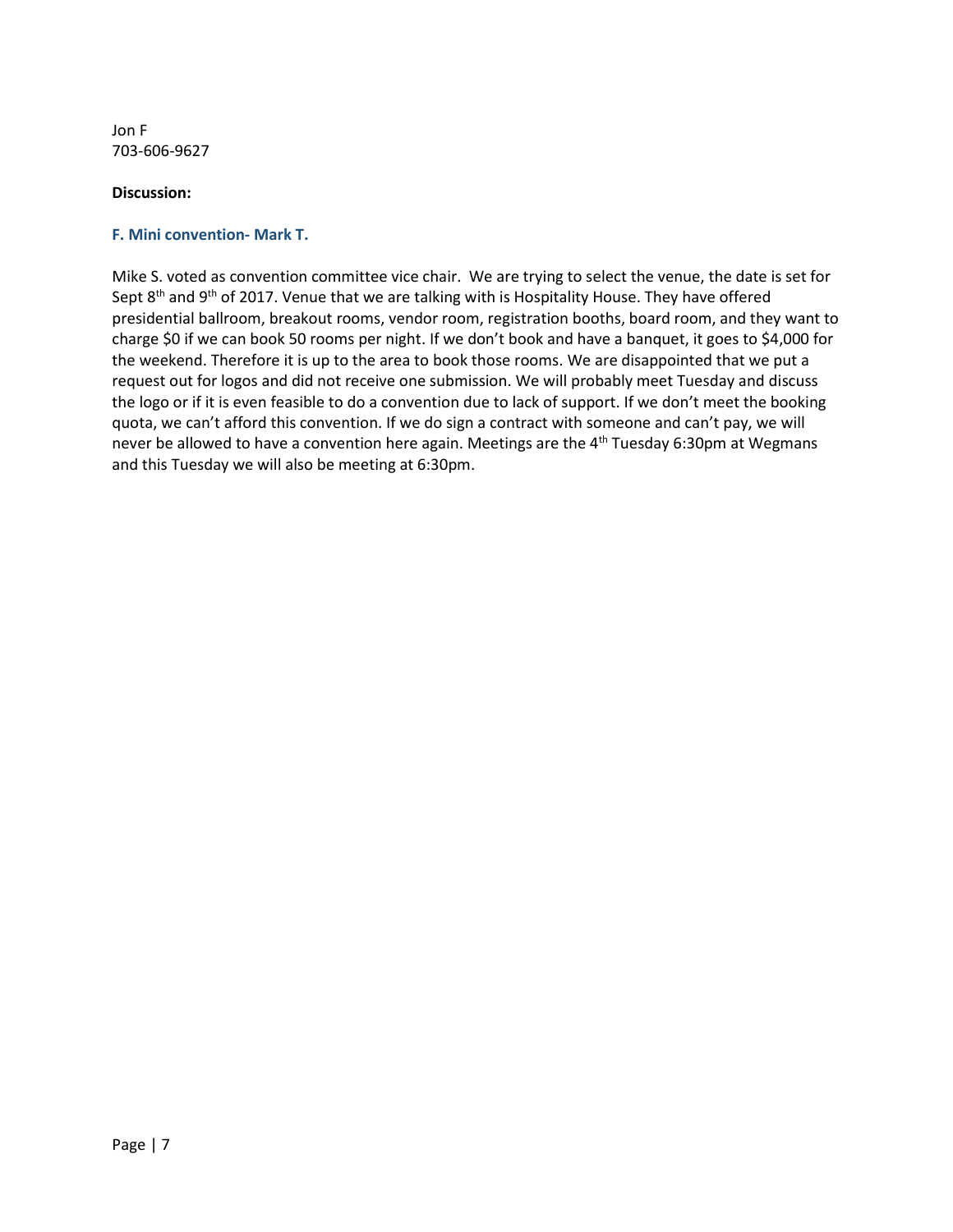| <b>HOME GROUP</b>                                                                                                                                           | <b>GSR/ALT</b>            | <b>DAYS AND TIMES</b><br>OF MEETINGS | # GROUP<br><b>MEMBERS</b> | # AVG. WKLY<br><b>ATTENDANCE/</b><br><b>NEWCOMERS</b> | <b>GROUP</b><br><b>DONATION</b> | LIT.<br><b>ORDER</b> |  |  |  |
|-------------------------------------------------------------------------------------------------------------------------------------------------------------|---------------------------|--------------------------------------|---------------------------|-------------------------------------------------------|---------------------------------|----------------------|--|--|--|
| 1. Set it Off                                                                                                                                               | Richard M.-<br><b>GSR</b> | Sun. 7 - 8:30pm                      | $\overline{7}$            | 30/4                                                  | \$0                             | \$4.50               |  |  |  |
| August 14 <sup>th</sup> sill be 2 <sup>nd</sup> annual homegroup picnic (potluck) at Old Mill park 12-6 with a speaker and then meeting in regular location |                           |                                      |                           |                                                       |                                 |                      |  |  |  |
| Group Anniversaries: none                                                                                                                                   |                           |                                      |                           |                                                       |                                 |                      |  |  |  |
| 2. Who Wants to Live                                                                                                                                        | Victoria H.- GSR          | Mon. - Fri.12 - 1:15pm               | $\overline{8}$            | 83/5                                                  | \$64.00                         | \$91.86              |  |  |  |
| Attendence has been down but increase in homegroup members and trusted servants<br>Group Anniversaries: Jerine M. Aug 17 <sup>th</sup> -8 yrs               |                           |                                      |                           |                                                       |                                 |                      |  |  |  |
| 3. In It to Win it                                                                                                                                          | <b>Stephanie-Rep</b>      | Mon. 7:00 - 8:30pm                   | 5                         | 55/5                                                  | \$0.00                          | \$0                  |  |  |  |
| Group Anniversaries:                                                                                                                                        |                           |                                      |                           |                                                       |                                 |                      |  |  |  |
| 4. Hope Fiends                                                                                                                                              | <b>Melanie- GSR</b>       | Tue. 7 - 8:15pm                      | 6                         | 33/10                                                 | \$0                             | \$0                  |  |  |  |
| Doing well.<br>Group Anniversaries: Melanie- 3 yrs                                                                                                          |                           |                                      |                           |                                                       |                                 |                      |  |  |  |
| 5. Standing by Recovery                                                                                                                                     | <b>Absent</b>             | Tue. $7:30 - 8:30$ pm                | 5                         | 11/2                                                  | \$0                             | \$0                  |  |  |  |
| Nothing to report.<br>Group Anniversaries:                                                                                                                  |                           |                                      |                           |                                                       |                                 |                      |  |  |  |
| 6. Clean Works                                                                                                                                              | <b>Emily B.- Rep</b>      | Wed. 7 - 8:15pm                      | 6                         | 35/10                                                 | \$20                            | \$26.92              |  |  |  |
| Group Anniversaries:                                                                                                                                        |                           |                                      |                           |                                                       |                                 |                      |  |  |  |
| 7. Start Living Group                                                                                                                                       | <b>Absent</b>             | Thu. 7 - 8:30pm                      | $\tau$                    | 25/10                                                 | \$0                             | \$0                  |  |  |  |
| Nothing to report.<br>Group Anniversaries:                                                                                                                  |                           |                                      |                           |                                                       |                                 |                      |  |  |  |
| 8. Freedom from<br><b>Bondage/SNL</b>                                                                                                                       | Kevin S.- GSR             | Thur. $9 - 10$ pm, Sat.<br>$10pm-?$  | 5                         | 15/2                                                  | \$0                             | \$0                  |  |  |  |
| We have an average of 5 people with a year or more<br>Group Anniversaries: None<br>Members with a yr or more-3                                              |                           |                                      |                           |                                                       |                                 |                      |  |  |  |
| 9. Man Up to the Flatbook                                                                                                                                   | Michelle G.- Rep          | Thur. 7 - 8:30pm                     | $\tau$                    | 17/2                                                  | \$0                             | \$8.16               |  |  |  |
| Doing well.<br>Group Anniversaries:                                                                                                                         |                           |                                      |                           |                                                       |                                 |                      |  |  |  |
| 10. New Beginnings                                                                                                                                          | Rudy C.- Absent           | Fridays $7 - 8:30$ pm                | 6                         | 40/3                                                  | \$0.00                          | \$0                  |  |  |  |
| Group Anniversaries:                                                                                                                                        |                           |                                      |                           |                                                       |                                 |                      |  |  |  |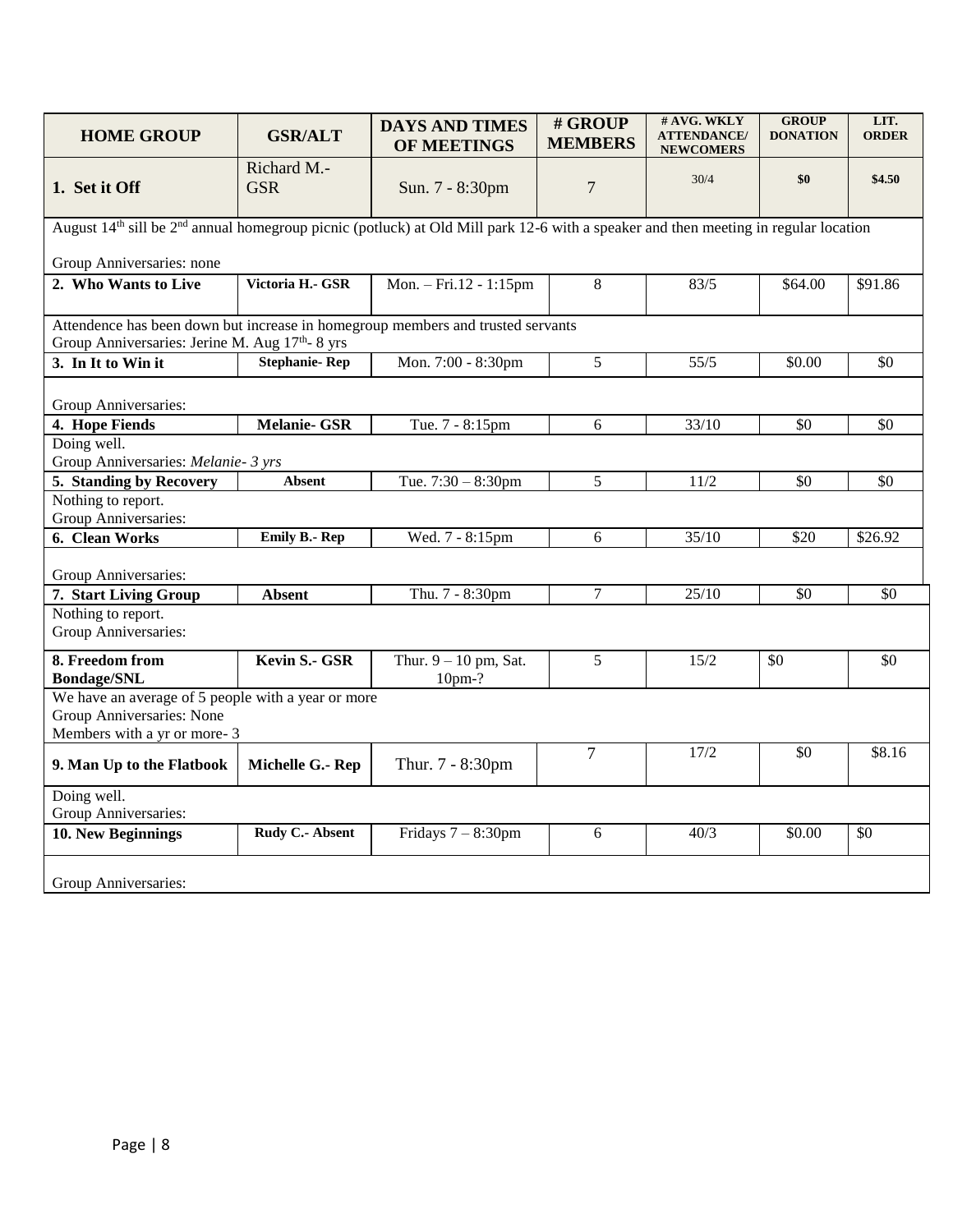# **XIII. Group Service Representative (GSR) Reports** *(continued):*

| <b>HOME GROUP</b>                                                                                          |              | <b>GSR/ALT</b>                                | <b>DAYS AND TIMES</b><br>OF MEETINGS                                                                    | # GROUP<br><b>MEMBERS</b> | # AVG. WKLY<br><b>ATTENDANCE/</b><br><b>NEWCOMERS</b> | <b>GROUP</b><br><b>DONATION</b> | LIT.<br><b>ORDER</b> |  |
|------------------------------------------------------------------------------------------------------------|--------------|-----------------------------------------------|---------------------------------------------------------------------------------------------------------|---------------------------|-------------------------------------------------------|---------------------------------|----------------------|--|
| 11. Primary Purpose                                                                                        |              | <b>Absent</b>                                 | Sat. & Sun. 12 - 1:30pm                                                                                 | 6                         | 11/2                                                  | \$0<br>\$0                      |                      |  |
| Doing well<br>Group Anniversaries: Mike S. Aug 27th- 14 yrs                                                |              |                                               |                                                                                                         |                           |                                                       |                                 |                      |  |
| 12. Experience, Strength &<br>Hope                                                                         |              | Julie C.- Absent                              | Sat. 6:30 - 8:00pm                                                                                      | 8                         | 30/2                                                  | \$0                             | \$0                  |  |
| We are doing well.<br>Group Anniversaries:                                                                 |              |                                               |                                                                                                         |                           |                                                       |                                 |                      |  |
| 13. Clean and Serene                                                                                       |              | Chris P.- rep                                 | Fri. 10-11: 15pm                                                                                        | $\overline{4}$            | 15/7                                                  | \$0                             | \$0.00               |  |
| Growing and doing well<br>Group Anniversaries: none                                                        |              |                                               |                                                                                                         |                           |                                                       |                                 |                      |  |
| 14. Final Surrender                                                                                        |              | <b>Absent</b>                                 | Mon - Wed; Fri-Sat 7-<br>8pm                                                                            | $\overline{7}$            | 20/10                                                 | \$0                             | \$0                  |  |
| Group Anniversaries: None<br>15. Noon Beginnings                                                           |              | Tim H.- Absent                                | Mon - Fri 12-1pm                                                                                        | 6                         | 20/2                                                  | \$0                             | \$0                  |  |
|                                                                                                            |              |                                               |                                                                                                         |                           |                                                       |                                 |                      |  |
| Group Anniversaries: - None reported<br>16. Colonial Beach<br><b>Survivors Group</b>                       |              | James D.- GSR                                 | Friday 7pm-8pm                                                                                          | 6                         | 8/2                                                   | \$0                             | \$0                  |  |
| None<br>Group Anniversaries: None                                                                          |              |                                               |                                                                                                         |                           |                                                       |                                 |                      |  |
| 17. New Beginnings<br><b>Colonial Beach</b>                                                                |              | <b>Absent</b>                                 | Tues 6pm                                                                                                | 4                         | 9/2                                                   | \$0                             | \$0                  |  |
| Group doing well but can use support<br>Group Anniversaries: none                                          |              |                                               |                                                                                                         |                           |                                                       |                                 |                      |  |
| 18. Alive & Free                                                                                           | Jon F. - GSR |                                               | Wednesday 8:00pm, Friday 7:00pm<br>Culpepper Hospital (Boardroom)<br>501 Sunset Ln, Culpepper, VA 22701 | 5                         | 25/2                                                  | \$0                             | \$0                  |  |
| Nothing to report<br>Group Anniversaries: None at present                                                  |              |                                               |                                                                                                         |                           |                                                       |                                 |                      |  |
| 19. The<br><b>Absent</b><br>"noonah" 15/1<br><b>Promises Club</b><br><b>Tues Thurs</b><br>12 <sub>pm</sub> |              | Tuesdays &<br>Thurs 12:00pm-<br>Promises Club |                                                                                                         | 15/1                      |                                                       |                                 |                      |  |
|                                                                                                            |              |                                               |                                                                                                         |                           |                                                       |                                 |                      |  |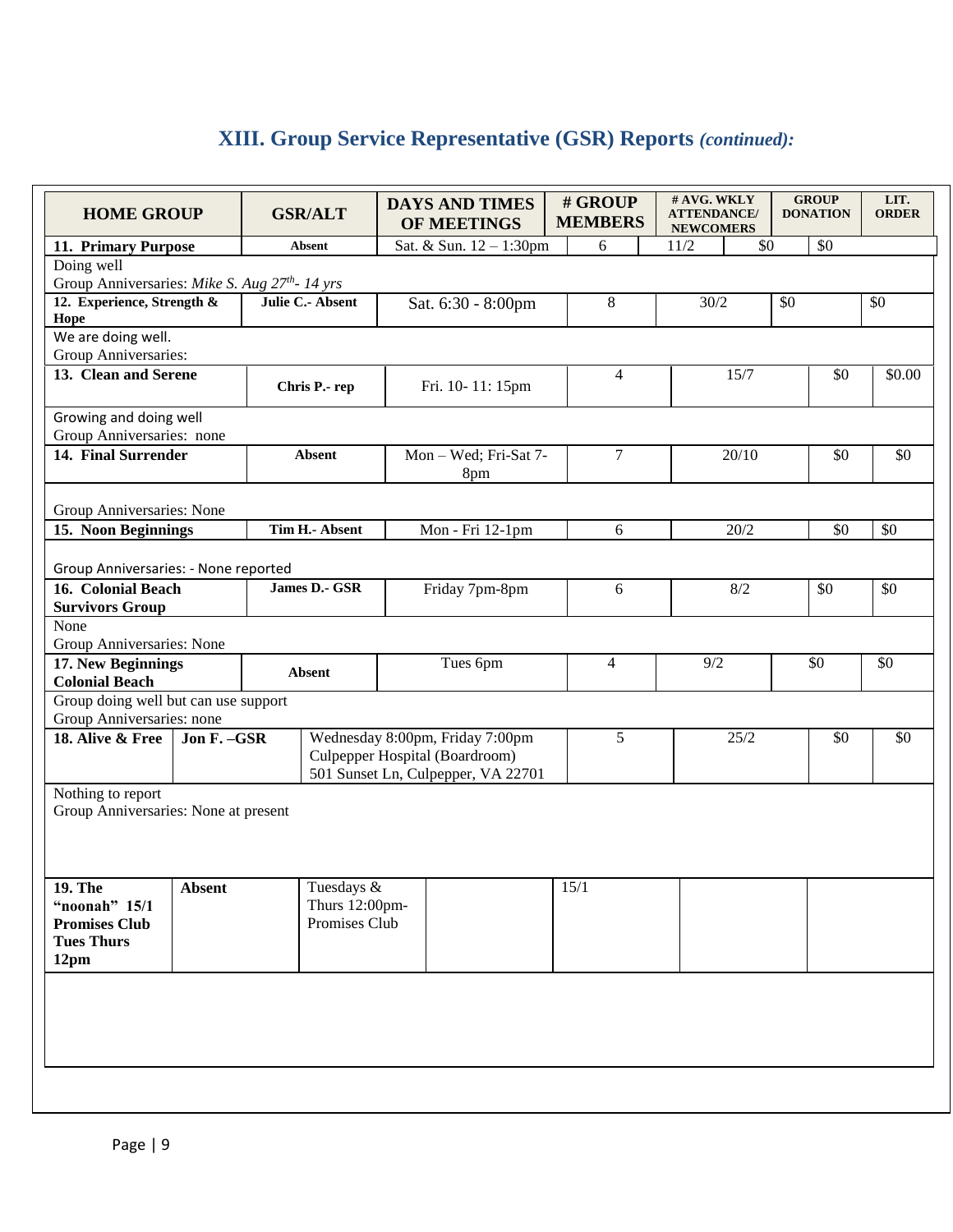# **10 Minute Break - back at 5:00pm**

## **XIV. 2 nd Quorum**

**Legend: P = Present A = Absent**

| 2 <sup>st</sup> QUORUM CALL -Must 8 per |  |  |  |  |  |  |
|-----------------------------------------|--|--|--|--|--|--|
| <b>Bylaws</b>                           |  |  |  |  |  |  |
| Group Represented                       |  |  |  |  |  |  |
| <b>Procedural Votes</b>                 |  |  |  |  |  |  |
|                                         |  |  |  |  |  |  |

| <b>HOME GROUP NAME</b>                 | P/A            | <b>NAME</b> | <b>POSTION</b> |
|----------------------------------------|----------------|-------------|----------------|
| 1. Set It Off                          | P              | Ian L.      | <b>GSR</b>     |
| 2. Who Wants to Live                   | P              | Victoria H. | <b>GSR</b>     |
| 3. In It to Win It                     | P              | Stephanie   | Rep            |
| 4. Hope Fiends                         | P              | Melanie     | <b>GSR</b>     |
| 5. Stand By Recovery                   | A              | Donna       | <b>GSR</b>     |
| 6. Clean Works                         | A              | Emily B.    | Rep            |
| 7. Start Living Group                  | A              | Dawn L.     | <b>GSR</b>     |
| 8. Freedom from<br>Bondage/SNL         | P              | Kevin S.    | <b>GSR</b>     |
| 9. Man Up to the Flatbook              | P              | Michelle G  | <b>GSR</b>     |
| 10. New Beginnings                     | A              | Joey J.     | Alt            |
| 11. Primary Purpose                    | $\overline{A}$ | Rob.        | Alt            |
| 12. Experience, Strength &<br>Hope     | A              | Julie C.    | <b>GSR</b>     |
| 13. Clean and Serene                   | P              | Chris P.    | Rep            |
| 14. Final Surrender                    | $\mathsf{A}$   | Brian T.    | <b>GSR</b>     |
| 15. Noon Beginnings                    | A              | Tim H.      | <b>GSR</b>     |
| 16. Colonial Beach Survivors<br>Group  | A              | James D.    | <b>GSR</b>     |
| 17. New Beginnings<br>(Colonial Beach) | A              | Sonny.      | <b>GSR</b>     |
| 18. Alive and Free                     | P              | Jon F.      | <b>GSR</b>     |
| 19. The "noonah"                       | A              | Chip        | <b>GSR</b>     |
| $20.60$ minutes                        | N/A            | Warren      | <b>GSR</b>     |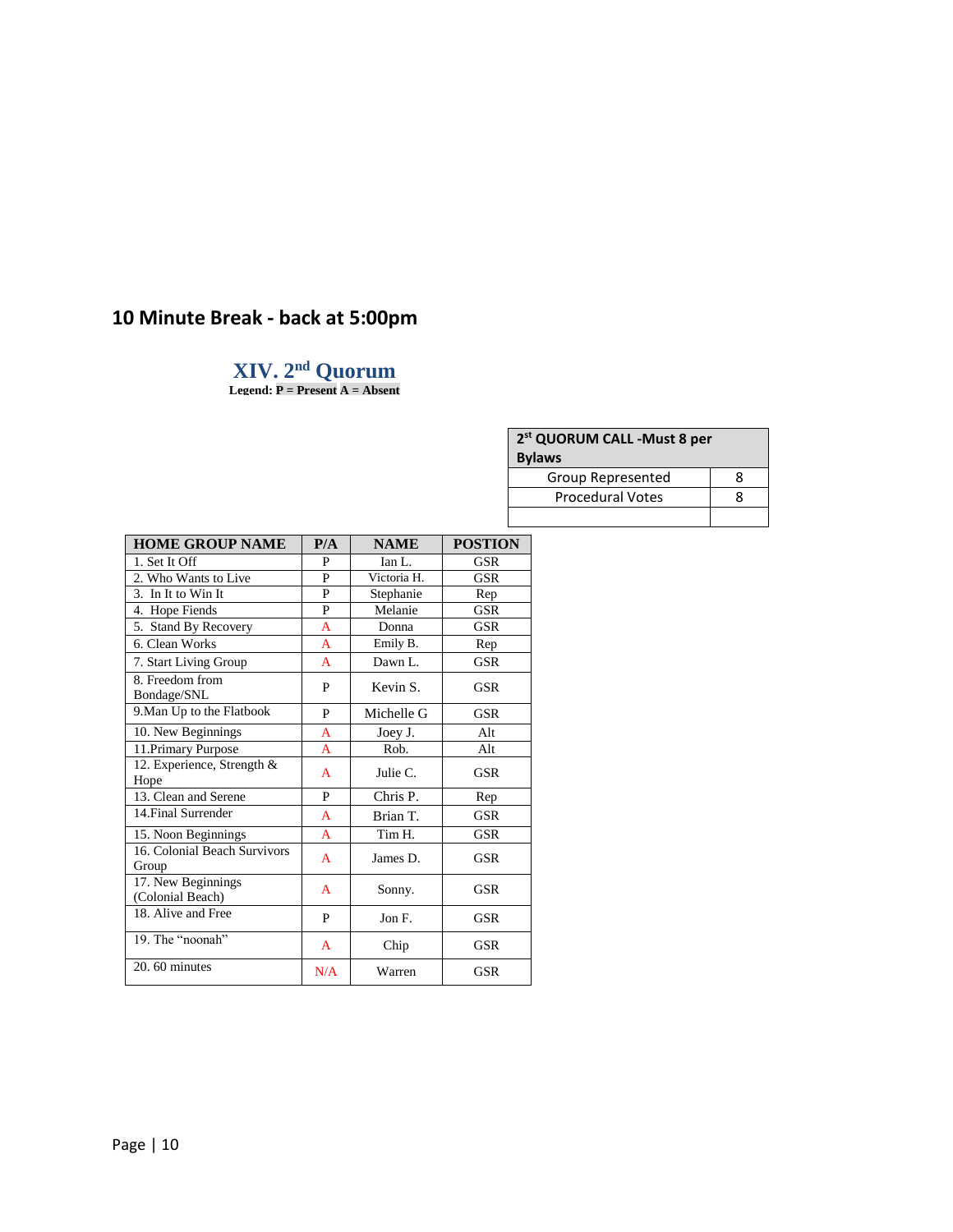## **XV. Old Business**

# **XVI. Open Sharing**

- John L. brought up scheduling budget meetings. Victoria suggests doing them on different days of the week. Billy says we should do them in October. John says we should do them on Saturdays and Sundays. The meetings are scheduled for 2pm Sunday October 2<sup>nd</sup> at Fairview Baptist, 6pm Monday October 10<sup>th</sup> upstairs at Wegmans, 6pm Wed October 19<sup>th</sup> at Wegmans, and 6pm Thursday October 27<sup>th</sup> at Wegmans
- John L. appointed Victoria H. as Secretary II pro-tem
- Jon F. says that no one is announcing the Outreach position during meetings. Billy M. says that PR needs support.
- Kemper B. says that meetings lists are in but are just copies of the last one, so Tuesday night is still incorrect. John L. says GSRs need to fix them before putting them out.

## **XVII. Elections for Open Positions**

## **XVIII. New Business**

**Motion #08/7-4:** Add to Article 6: Subcommittes; Section 5 PR; Subsection R to read as follows: "Attend weekly budget review meetings in October of each year." Maker: Victoria H. 2<sup>nd</sup> by: Ian L. Intent: To replace budget meeting requirement accidentally removed in a previous motion. *Result: SENT BACK TO HOMEGROUPS*

## **XIX. Review of Group Status and Business**

Review of Groups not present at ASC for 2 consecutive months

Meetings that haven't been in attendance for 2 months are Primary Purpose, Standing by Recovery, New Beginnings of Colonial Beach, Final Surrender, Start Living, the "Noonah". The only meeting not in attendance for **3** months is Final Surrender.